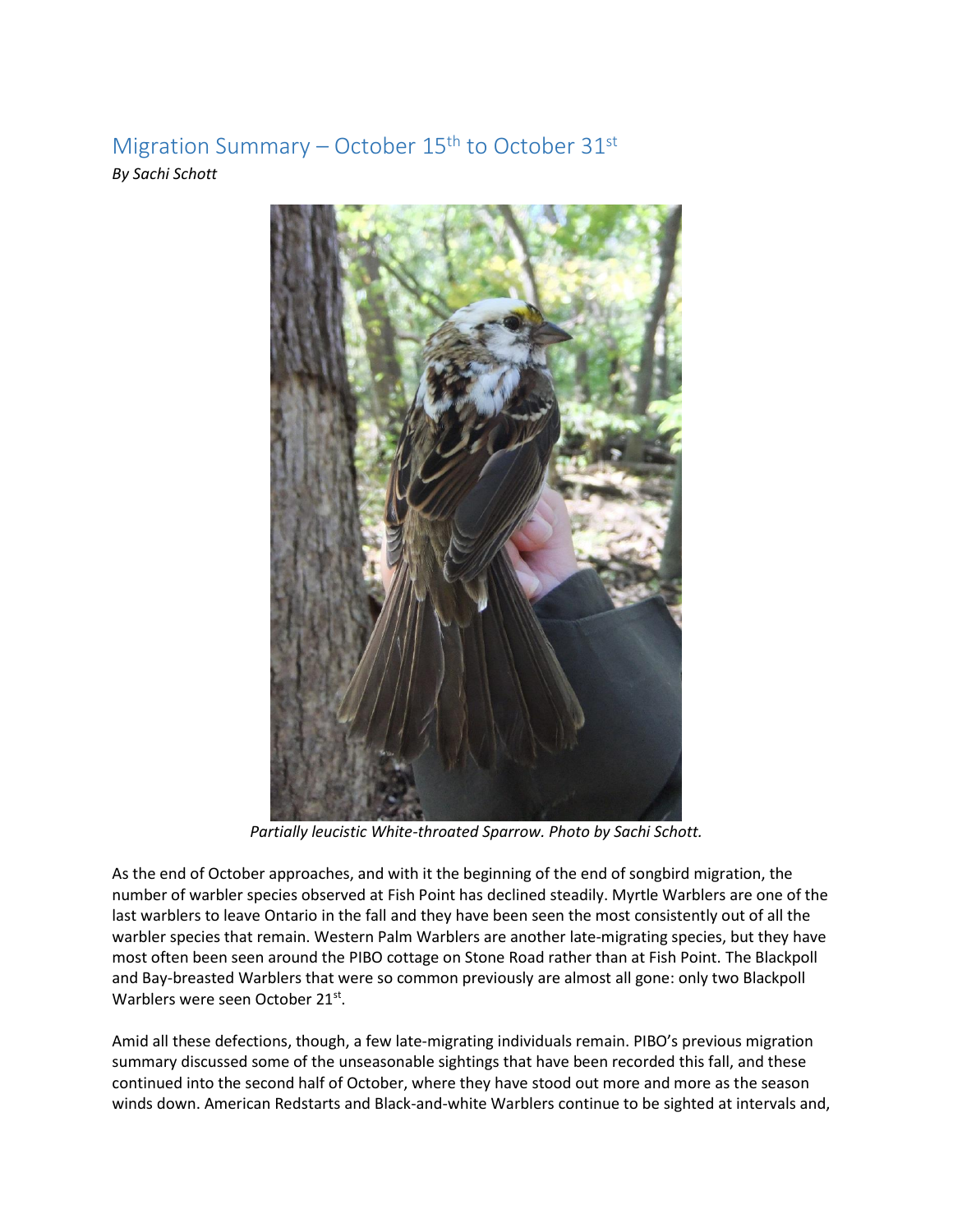curiously, they frequently appear together. Both species were recorded on October 19<sup>th</sup>, 25<sup>th</sup>, and 30<sup>th</sup>, and the American Redstart banded on October  $30<sup>th</sup>$  represents the latest that one has ever been captured by PIBO. On October 25<sup>th</sup> an Ovenbird was captured: prior to this, the last Ovenbird had been banded on October 9th, over two weeks ago. Among the non-warblers, yet another late-migrating Yellow-bellied Flycatcher was banded on October 18<sup>th</sup>, joining those from October 8<sup>th</sup> and 10<sup>th</sup>. And while enduring the drizzling rain and overcast skies on October 27<sup>th</sup>, a Red-eyed Vireo was spotted on census, the first one seen since October 14<sup>th</sup>, which was itself a late sighting.

In more seasonally-appropriate news, Ruby-crowned and Golden-crowned Kinglets have become a mainstay at Fish Point. They come and go in mixed flocks, their high, thin, trilling calls sounding all around the banding station for a few minutes as they pause to feed and then move on. Brown Creepers sometimes travel with them, looking like an ambulating piece of bark as they inch their way up tree trunks. October 28<sup>th</sup> to 30<sup>th</sup> was an especially busy time for kinglets – in each case, the bulk of the birds banded that day were captured in just one or two hours as the mist nets scooped up a whole flock of Golden-crowned Kinglets. Swainson's Thrushes were banded on October  $18<sup>th</sup>$  and  $29<sup>th</sup>$ , and seen on October 25th, but aside from those occurrences every one of the *Catharus* thrushes recorded by PIBO in the second half of October has been a Hermit Thrush.

On October 21<sup>st</sup>, PIBO's Field Supervisor Sumiko Onishi sighted an unusual sparrow while conducting the daily census. Its bright orange facial markings and large eye stood out, and allowed her to identify it as an *Ammodramus* species – either Nelson's Sharp-tailed or Le Conte's Sparrow. Unfortunately she did not have a chance to look for the distinctive head stripe that would have distinguished between the two species before it vanished into the dried grasses. She returned in the afternoon to look for the bird again, but it was gone. Aside from this rare sighting, the sparrows that have been seen around Fish Point have been the usual sort: White-throated, Song, and Savannah Sparrows, and Slate-coloured Juncos. A couple of Fox Sparrows put in an appearance around the banding station on October 24<sup>th</sup> and 25<sup>th</sup>, and a Field Sparrow was banded on October 26<sup>th</sup>. One White-throated Sparrow banded on October 23<sup>rd</sup> (seen in the photo above) was a partial leucistic, a condition that is marked by a partial loss of pigmentation in the skin and feathers, giving this particular sparrow an interesting 'piebald' appearance. Fortunately it still retained the yellow lores that are one of the characteristics of White-throated Sparrows, otherwise its unusual plumage might have made it difficult to identify! The first American Tree Sparrow of the season was sighted on October 30<sup>th</sup>, the same day that an American Restart was banded – probably the first occasion where these two species have been recorded by PIBO on the same day.

The total number of species observed by PIBO each day has been growing as more waterfowl are seen on census. Fox Pond has been especially popular with the duck species that have begun to appear on migration, and Wood Ducks, Ruddy Ducks, Hooded Mergansers, and even a Bufflehead have all been seen enjoying its calm and protected waters. A group of Horned Grebes were seen out on the lake on October 22<sup>nd</sup>, which was also when the first Common Loon of the season was spotted flying over the netting area. A group of Gadwall at Fox Pond on October 28<sup>th</sup> presented an unusual appearance as they transitioned from their breeding to non-breeding plumages, and the first Scaup species and American Widgeon of the fall were observed on October 29<sup>th</sup>.

During the time period of October 20<sup>th</sup> to 29<sup>th</sup>, PIBO's banding station was enlivened by the recapture of an unusual number of previously banded birds. These were all individuals that had been originally banded by PIBO, most of them just one or two days previously. On October 25<sup>th</sup>, a Ruby-crowned Kinglet, a Red-breasted Nuthatch, and a Hermit Thrush were recaptured, all of whom had been banded on October 24<sup>th</sup>. Similarly, on October 26<sup>th</sup> a Hermit Thrush, and two Golden-crowned Kinglets were